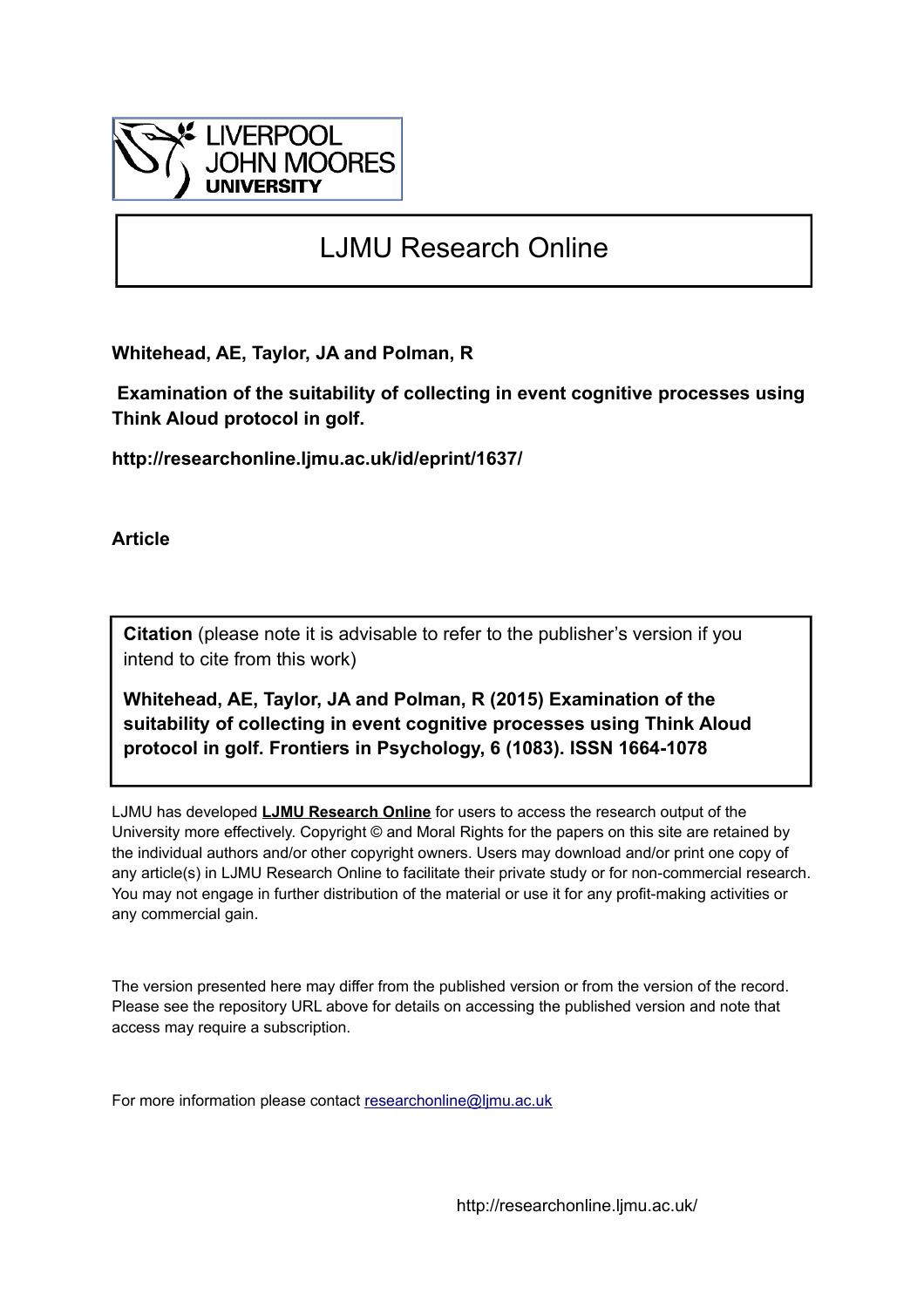

# [Examination of the suitability of](http://journal.frontiersin.org/article/10.3389/fpsyg.2015.01083/abstract) collecting in event cognitive processes using Think Aloud protocol in golf

#### *[Amy E. Whitehead1](http://loop.frontiersin.org/people/214902)\*, [Jamie A. Taylor2](http://loop.frontiersin.org/people/114253) and [Remco C. J. Polman3](http://loop.frontiersin.org/people/23165),4*

*<sup>1</sup> School of Education, Leisure and Sports Studies, Liverpool John Moores University, Liverpool, UK, <sup>2</sup> School of Psychology, University of Central Lancashire, Preston, UK, <sup>3</sup> Centre for Behavioural Change, Psychology Department, Bournemouth University, Bournemouth, UK, <sup>4</sup> Institute of Sport, Exercise and Active Living, Victoria University, Melbourne, VIC, Australia*

#### **OPEN ACCESS**

#### *Edited by:*

*Mark R. Wilson, University of Exeter, UK*

#### *Reviewed by:*

*Samuel James Vine, University of Exeter, UK André Klostermann, University of Bern, Switzerland*

#### *\*Correspondence:*

*Amy E. Whitehead, School of Education, Leisure and Sports Studies, Liverpool John Moores University, IM Marsh, Barkhill Road, Mossley Hill, Aigburth, Liverpool, Merseyside L17 6BD, UK A.E.whitehead@ljmu.ac.uk*

#### *Specialty section:*

*This article was submitted to Movement Science and Sport Psychology, a section of the journal Frontiers in Psychology*

*Received: 16 March 2015 Accepted: 14 July 2015 Published: 28 July 2015*

#### *Citation:*

*Whitehead AE, Taylor JA and Polman RCJ (2015) Examination of the suitability of collecting in event cognitive processes using Think Aloud protocol in golf. Front. Psychol. 6:1083. doi: [10.3389/fpsyg.2015.01083](http://dx.doi.org/10.3389/fpsyg.2015.01083)*

Two studies examined the use of Think Aloud (TA) protocol as a means for collecting data of cognitive processes during performance in golf. In Study 1, TA was employed to examine if different verbalisation (Level 2 or Level 3 TA) instructions influence performance of high and low skilled golfers. Participants performed 30 putts using TA at either Levels 2, 3, or no verbalization condition. Although Level 3 verbalization produced a higher volume of verbal data than Level 2, TA at either Level 2 or 3 did not impair putting performance compared to no verbalization. Study 2 examined the congruence between data collected via TA at Level 3 and cued retrospective recall of cognitive processes during golf performance. Experienced golfers performed six holes of golf whilst engaging in Level 3 TA. After performance, three semi-structured retrospective interviews were conducted (10 min after performance, 24 h after performance and 48 h after performance). A comparison of the themes identified large discrepancies between the information reported during TA and at interview, with only 38–41% similarity in variables reported to influence decision making on each hole. Both studies suggest TA is a valuable method for recording cognitive processes of individuals during task performance. TA provides richer verbal data regarding decisions than cued retrospective recall, and TA does not negatively impact performance.

Keywords: Think Aloud, verbal protocol, motor task, golf, cognitive processes, retrospective recall, verbalizations, methodology in psychological research

# Introduction

Within the sport psychology literature there is a growing interest in athlete cognitions and how these cognitions underpin behavior [\(Eccles](#page-11-0), [2012\)](#page-11-0). As a result it is important to carefully consider methodologies which are appropriate for collecting this type of data. Ericsson and Simon [\(1993\)](#page-12-0) introduced the 'Think Aloud (TA)' method, which involved asking participants to continuously ' TA' and report their thoughts during the performance of a task. [Ericsson and Simon](#page-12-0) [\(1993](#page-12-0)) emphasized the importance of TA in comparison to other methods, such as retrospective recall, due to vital information that may be lost when retrospective reports are used. TA has been used frequently in research to investigate decision making in chess [\(Gobet and Charness](#page-12-1), [2006](#page-12-1)[\), medicine](#page-12-2) [\(Ericsson](#page-11-1)[,](#page-12-2) [2004](#page-11-1)[,](#page-12-2) [2007](#page-11-2)[\), nursing](#page-12-2) [\(Aitken and Mardegan, 2000](#page-11-3)[\), Scrabble \(](#page-12-2)Tuffiash et al., [2007](#page-12-2)), and algebra tasks [\(Cook](#page-11-4), [2006](#page-11-4)). However, there is very little research that has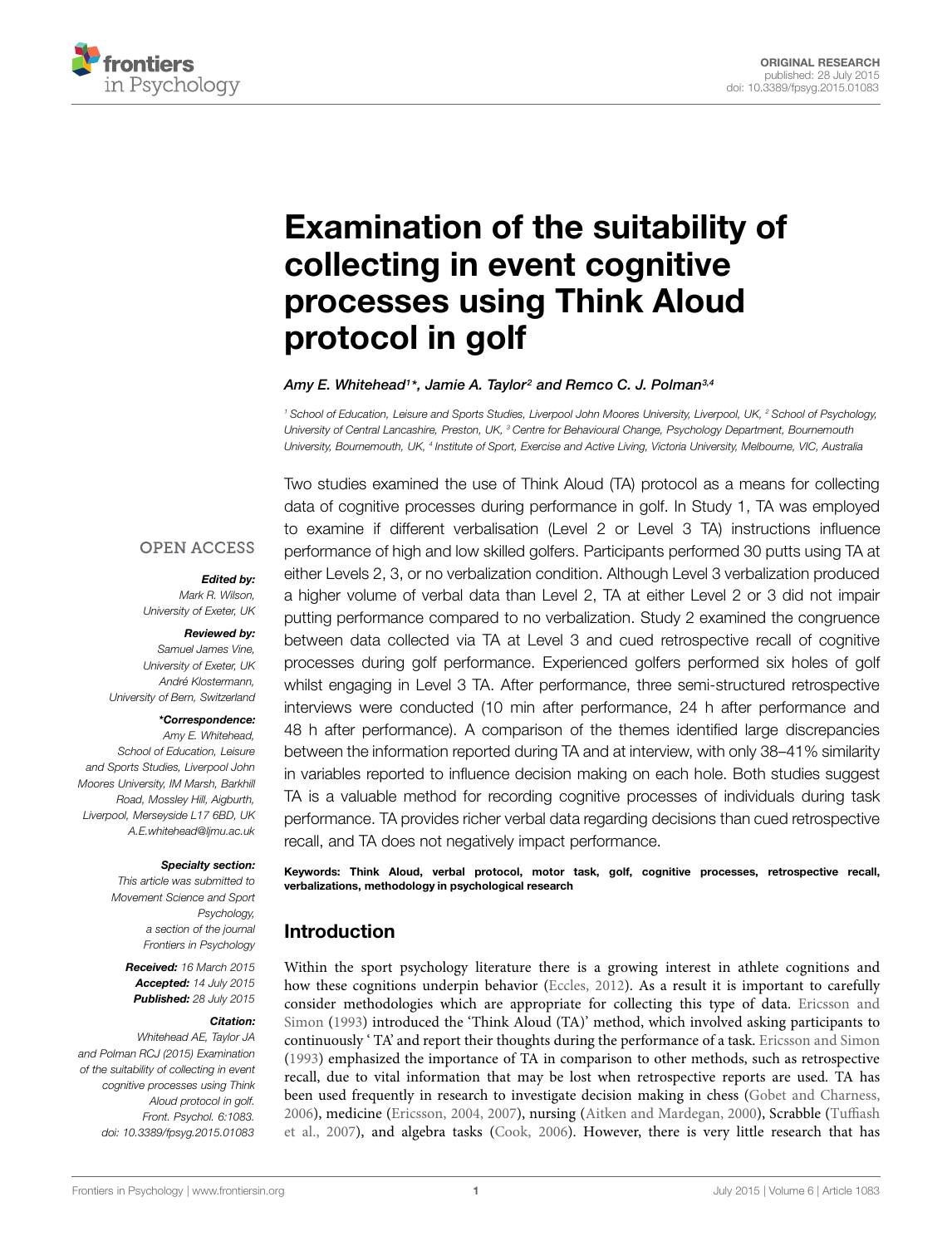used TA for collecting cognitive processes and decision making in sports tasks.

Three types of verbal report protocols have been identified [\(Ericsson and Simon](#page-12-0), [1993\)](#page-12-0). Level 1 verbalization is simply the vocalization of inner speech where the individual does not need to make any effort to communicate his or her thoughts. Level 2 verbalization involves the verbal encoding and vocalization of an internal representation that is not originally in verbal code. For example, verbal encoding and vocalization of scents, visual stimuli, or movement. With this level of verbalization, only the information that is in the participants focus is to be verbalized. Level 3 verbalization requires the individual to explain his or her thoughts, ideas, hypotheses, or motives [\(Ericsson and Simon](#page-12-0), [1993](#page-12-0)), for example explaining why a certain shot or club is selected in golf.

Within the current sport literature TA has been used to collect data around appraisals and coping in trap shooting [\(Calmeiro et al.](#page-11-5), [2010](#page-11-5)) and golf [\(Nicholls and Polman, 2008](#page-12-3)), gender differences in stress, appraisal, and coping in golf putting [\(Kaiseler et al., 2012](#page-12-4)) and expert novice differences planning str[ategies in tennis,](#page-12-6) [\(McPherson](#page-12-5)[,](#page-12-6) [2000;](#page-12-5) McPherson and Kernodle, [2007](#page-12-6)). More recently, [Calmeiro and Tenenbaum](#page-11-6) [\(2011](#page-11-6)) used TA at Level 2 to investigate differences in the cognitions of experienced and novice golfers during a putting task. Through the use of TA the authors were able to conclude findings such as experienced golfers spent more time than beginners assessing the conditions and planning and experienced players verbalized more diagnostic-related thoughts after the putt and followed these thoughts with planning the next putt. Novice golfers focussed more on the technical aspect of the putt. Whilst this study provides an important insight into skill level differences in cognitive processes of golfers, the very small sample size (3 per condition) [limits the generalizability of findings.](#page-11-6) Calmeiro and Tenenbaum [\(2011](#page-11-6)) therefore provided a recommendation that further research needs to identify whether TA interferes with performance.

It has been argued that instructing participants to TA may interfere with thought processes and negatively impact on task performance [\(Klatzky](#page-12-7), [1984\)](#page-12-7), particularly TA at Level 3 [\(Ericsson and Simon, 1993](#page-12-0)). A recent meta-analysis by [Fox et al.](#page-12-8) [\(2011](#page-12-8)) compared performance on tasks that involved concurrent verbal reporting conditions with their matching silent control conditions. They found that instructing participants to verbalize their thoughts during a task did not alter performance, whereas directing participants to provide explanations for their thoughts actually improved performance. In the meta-analysis by [Fox et al.](#page-12-8) [\(2011](#page-12-8)) the majority of tasks were cognitive in nature. To our knowledge no previous studies have examined the influence of TA protocol on motor performance. If TA is to be used more widely to examine cognition in sports it is important to establish if the TA methodology interferes with performance on sport tasks [\(Calmeiro and Tenenbaum, 2011](#page-11-6)).

It is also important to consider factors which might potentially moderate the use of TA on motor performance. One such factor is the skill level of the participants. [Masters](#page-12-9) [\(1992](#page-12-9)) proposed the theory of reinvestment which suggests that the automisation of a task can be undone or disrupted if a performer tries to control a task or action consciously with declarative knowledge. [Fitts and Posner](#page-12-10)'s [\(1967](#page-12-10)) framework of skill learning is part of the reinvestment theory framework. Learning progresses from the declarative, cognitive stage where the performance is cognitively controlled in a step-by-step manner, when learning progresses performance becomes more procedural and automatic which requires little cognitive attention. In the early stages of learning there are rules which the performer cognitively attends to whereas later in the learning process this becomes automatic and the cognitive load changes. [Masters](#page-12-9) [\(1992\)](#page-12-9) proposed the progression regression hypothesis or reinvestment where high level performance can regress to early stages of skill development in which the execution are more reliant on verbal cues and explicit declarative knowledge [\(Fitts and Posner](#page-12-10), [1967;](#page-12-10) [Anderson](#page-11-7), [1982\)](#page-11-7). According to [Masters](#page-12-9) [\(1992](#page-12-9)) during progression- regression, a disruption in performance occurs when an 'integrated' real time control structure that can run as an uninterrupted (for example, a professional golfers driving off the tee) unit is broken down back into smaller, separate independent units, similar to how it was originally attended to in a step-by-step fashion during the early stages of learning. This in turn slows down performance as each component is run separately instead of all together; as a result there is a gap in each unit which creates more room for error, which would not be present in the integrated autonomous structure [\(Masters, 1992](#page-12-9); [Beilock and Carr](#page-11-8), [2001](#page-11-8)). Therefore, it could be argued that by asking a performer who is in the later stages of skill development to verbalize their thought process during performance of a motor skill could result in their skill breakdown. In comparison, [Beilock et al.](#page-11-9) [\(2002\)](#page-11-9) found that novice or less proficient performers benefitted from attentional monitoring of step-by-step performance.

As a result of the potential limitations previously mentioned to date the majority of research has opted to use retrospective methods to gain insights into thoughts and actions that occur during sport performance. For example, [Macquet](#page-12-11) [\(2009](#page-12-11)) studied expert volleyball players and their decision making process using self-confrontational interviews, which were conducted between the 2nd and 5th day following a volleyball match. In addition, [Mulligan et al.](#page-12-12) [\(2012](#page-12-12)) used retrospective interviews, prompted by video recordings, to investigate the decision quality in ice-hockey. However, cued retrospective recall of events has a number of important limitations. One issue that has been shown to affect reporting accuracy is memory decay [\(Ericsson and Simon](#page-12-13), [1980](#page-12-13); [Nicholls and Polman, 2008](#page-12-3)). In addition, retrospective reports are also distorted by knowledge about success of efforts to resolve stressful events [\(Brown and Harris](#page-11-10), [1978\)](#page-11-10). This can also be linked to the issue of bias as [Bahrick et al.](#page-11-11) [\(1996\)](#page-11-11) found that recall of student's high school grades was influenced by the attractiveness of the grade received. Researchers found that the grade A was recalled accurately 89% of the time but the grade D was only recalled 29% of the time.

[Tenenbaum and Elran](#page-12-14) [\(2003](#page-12-14)) examined the congruence between actual and retrospective reports for pre- and postcompetition emotional states; that were collected 1 h before the event, 30 min after the event and 72 h after the event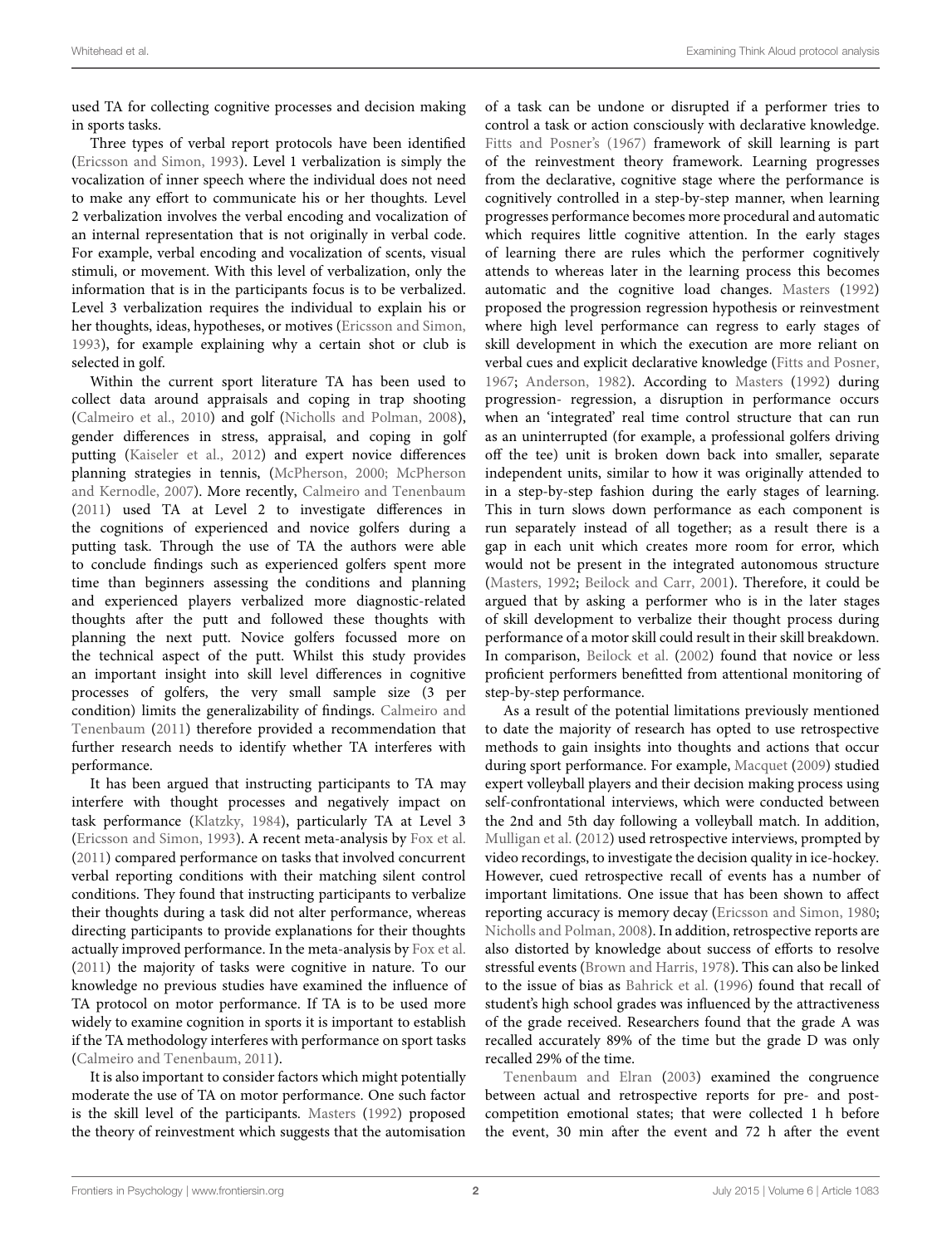using a questionnaire. The results revealed that retrospective reports were not affected by the pre–post interference after a 72 h delay. However, athletes underestimated the intensity of post competition unpleasant emotions. In addition, thoughts and feelings that were openly expressed after 72 h were not fully congruent with thoughts and feelings reported in real time. [Tenenbaum et al.](#page-12-15) [\(2002](#page-12-15)) also highlighted concerns of whether retrospective reports signify the athlete's schematic knowledge of how they generally feel before and after a competition. Retrospective measures might be tapping 'a general schema' or overlearned set of emotions rather than the particular emotions experienced before an event. [Eccles](#page-11-0) [\(2012\)](#page-11-0) argues that during retrospective reports participants might be aware of general strategies and recall and report strategies directly and without preference to specific behavior they produced.

The aims of the current studies were mainly methodological in nature. Based on the previous critiques that TA has encountered around interference with performance we first wanted to establish the utility of the TA methodology in the domain of sport in general and golf in particular by examining whether the use of TA at Level 2 or 3 influenced motor performance (golf putting) and the potential moderating effects of skill level. We therefore examined how different levels of TA influence actual performance and information provided by different skill level performers. Hence, based on reinvestment theory differences in performance and verbalisations based on skill level could be expected when using TA in sport.

Secondly, we examined the congruence between TA and the more commonly used retrospective recall methodology.

# Study 1

The first study's primary aim was to examine whether TA influences motor performance and the potential mediating effects of skill level. Thinking aloud involves continuous reporting of conscious thoughts during the performance of a task. Engaging in TA may promote a self-focus of attention as a performer verbalizes their thoughts and decisions. [Masters](#page-12-9) [\(1992](#page-12-9)) suggests that the automatisation of a task can be undone or disrupted if a performer tries to consciously attend to a task. In terms of a motor skill, it can be argued that the level of skill that the performer possesses could also relate to the effect that thinking aloud has on performance. Hence, for skilled performers, which are assume[d to be in the automatic phase of skill learning \(](#page-12-10)Fitts and Posner, [1967](#page-12-10)), it could be suggested that focussing attention on the skill itself degrades performance [\(Schmidt](#page-12-16), [1982\)](#page-12-16) and reinvestment could occur [\(Masters et al.](#page-12-17), [1993](#page-12-17)). It has been proposed that performers in the automatic phase of skill learning will execute the skill in an open-loop fashion where there is little conscious control and processing required. Whereas a novice will be in the closed loop, feedback driven mode, and attention demanding processing [\(Schmidt and Wrisberg](#page-12-18), [2000\)](#page-12-18). Therefore, more experienced golfers may experience more disruption in performance if they engage in TA in comparison to novices due to TA causing the more experienced golfer to attend to their performance in a more step-by-step fashion. However,

[Fox et al.](#page-12-8) [\(2011](#page-12-8)) found that asking participants to verbalize the task did not impair performance, and when elaborating on the task improvements were found. Study 1 aims to investigate if the use of TA impacts motor performance, by comparing experienced and novice golfers putting performance when using either Level 2 TA, Level 3 TA, or no verbalization. As literature suggests Level 2 verbalization does not have a negative effect on performance [\(Ericsson and Simon](#page-12-0), [1993](#page-12-0); [Fox et al., 2011\)](#page-12-8), but Level 3 verbalization may affect performance it was predicted that (a) participants in the Level 2 verbalization condition would perform as well as participants in the control condition and (b) that skilled participants in the Level 3 verbalization condition would perform worse than both the control and Level 2 verbalization conditions and novice participants would perform better in the Level 3 verbalization condition than in both the control and Level 2 verbalization conditions. Finally, the content of the verbalizations was analyzed to ensure the TA was carried out according to instructions. Hence, we expected that Level 3 verbalization would result in qualitatively different information as well as quantitatively more information. In addition, the qualitative analysis of the TA data was conducted to provide evidence of possible moderating effects of skill level on performance.

# Methods

#### **Participants**

Skilled participants were thirty male golfers (age:  $M = 16.9$  years,  $s = 0.82$ ; handicap:  $M = 5.3$ ,  $s = 1.51$ ) who attended a further education college in the North of England. Skilled golfers played a minimum of once per week and an average of 8.5 years playing experience. Novice participants were 18 males and 12 females (age:  $M = 21.8$  years,  $s = 1.42$ ) who were university students. Novice participants reported they did not play golf on a regular basis and none had played golf in the month prior to testing. Institutional ethical approval was secured and informed consent was obtained from all participants.

#### Apparatus

Novice golfers all used the same right-handed putter, whereas skilled golfers used their own putters. The putting surface was an AstroTurf artificial indoor putting green. The putting hole was a standard size (0.108 m diameter). Thirty of the same brand golf balls were used throughout the testing. A digital voice recorder was used with a small microphone attached to the participant's collar, and a wire placed inside the shirt connecting to the recording device which was put in the trouser pocket.

#### Procedures

Prior to conducting the experimental procedure all participants took part in a pre-test of putting 10 balls from a 2.50 m distance, which acted to match the participants in the different conditions on ability; by placing an equal ability range of participants into the three conditions (Level 2 verbalization, Level 3 verbalization, no verbalization control) based on the result out of 10 putts. Participants then performed a further 30 putts from a distance of 3 m on an indoor putting green. Instructions for the two TA protocols were adapted to golf putting based upon the guidelines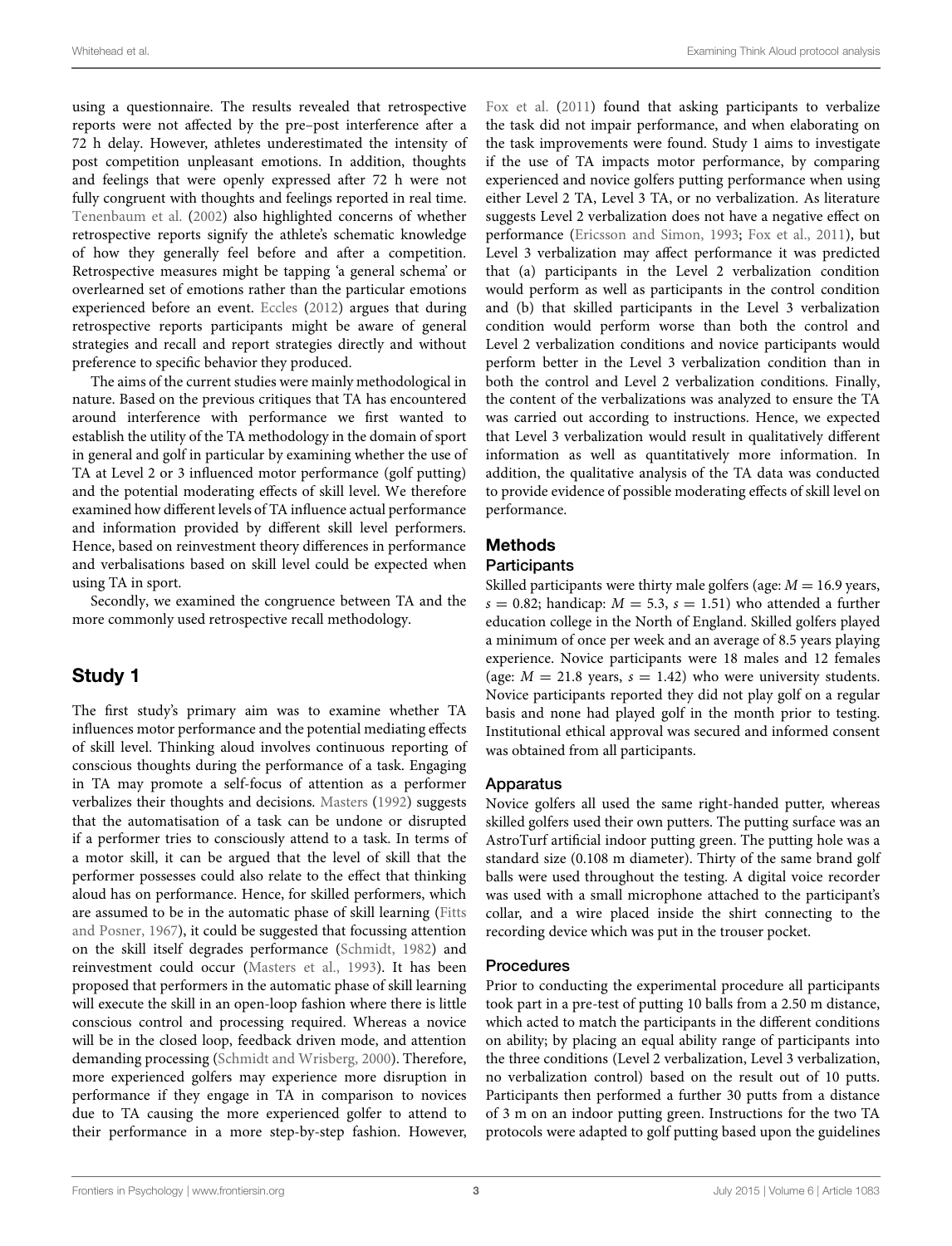set out by [Ericsson and Simon](#page-12-0) [\(1993\)](#page-12-0) and [Nicholls and Polman](#page-12-3) [\(2008](#page-12-3)). Participants in the Level 2 verbalization group were instructed to say out loud what they were thinking at all times before and after the execution of the putt. Participants in the Level 3 condition were given the same instructions, however, they were also asked to describe and explain their thoughts, providing explanations for their actions. Participants in both conditions were instructed to TA throughout the 30 putts apart from when they were executing the putt. It is important to note that participants were not instructed to verbalize during putt execution to reduce any sort of interference with motor movement [\(Schmidt and Wrisberg, 2000\)](#page-12-18). If participants were silent for a period of longer than 10 s they would be asked to resume thinking aloud. The third group consisted of a control group and performed 30 putts from the same distance as the other two groups but without any TA instructions. All participants' scores were recorded, and scores were based on how many putts holed out of 30 putts.

Before the start of the trial, all participants took part in a series of TA exercises to ensure that they could engage in the TA protocol adequately at the level that they were assigned to [\(Ericsson and Simon](#page-12-0), [1993\)](#page-12-0). Both the Levels 2 and 3 verbalization groups completed three tasks: (1) counting the number of dots on a page, (2) an arithmetic exercise, and (3) an anagram problemsolving task. Participants in the Level 2 condition were asked to complete the tasks aloud without explaining how they did them whereas Level 3 participants were asked to also explain how they completed the exercise. Participants took part in these exercises until they had grasped the TA process; which took no longer than 30 min. This exercise took part in meeting room in a close proximity to the putting green.

#### Analysis

#### *Performance outcome*

A 2 (skill)  $\times$  3 (condition) analysis of variance was conducted to explore if there were differences in pre-test putting performance (number of putts holed) between the three groups. To analyze performance on the main putting task the number of putts holed out of 30 was calculated for each participant and a 2 (skill)  $\times$  3 (condition) analysis of variance was conducted.

#### *Data analysis of content*

In order to examine whether Levels 2 and 3 verbalization resulted in qualitatively and quantitatively different information and whether skill level moderated this effect we transcribed verbalizations verbatim. Following checks for relevance and consistency each transcript was subjected to a line by line content

analysis by the first author to identify statements which related to the cognitive process of each shot played. Individual elements of 'meaningful information' were considered and coded. Similar to [Nicholls and Polman](#page-12-3) [\(2008](#page-12-3)) the verbalizations by the participants that were coded were relevant to the task, which in this case meant verbalizations associated with golf performance. Data which were not relevant to the task, such as verbalizations about what an individual had eaten last night, a loved one, and their favorite football team, were removed from the data set. Units of information were coded according to categories derived from a modified version of [Calmeiro and Tenenbaum'](#page-11-6)s [\(2011](#page-11-6)) coding scheme (see **[Table 1](#page-4-0)**). This coding scheme was used and adapted as it was one of the only studies to have examined cognition processes using TA in golf putting previous to this paper. The second author independently analyzed a 10% sample of verbal data; the inter-rater agreement was 89%.

A 2 (skill)  $\times$  2 (condition) ANOVA was conducted to explore the difference in the amount of data (words) produced during Levels 2 and 3 verbalization and the two ability levels. Based on the an adaptation of [Calmeiro and Tenenbaum](#page-11-6) [\(2011](#page-11-6)) coding scheme the units of information that were coded were analyzed using a 2 (skill)  $\times$  2 (condition) MANOVA to investigate the difference in the total frequency of themes that were verbalized during Levels 2 and 3 verbalization for both experienced and novice golfers. Significant multivariate effects were followed up with univariate ANOVA and independent *t*-tests with Bonferroni correction.

#### Results

#### **Performance**

The first 2 (skill)  $\times$  3 (condition) ANOVA examined pre-test performance (number of successful puts out of 10 attempts). As expected there was a significant main effect for skill  $[F(1,54) = 10.73, p = 0.002, \eta_{p}^{2} = 0.17]$  with skilled players  $(M = 4.83, SD = 2.23)$  outperforming novice players  $(M = 3.03,$  $SD = 1.87$ ), however, there was no significant main effect for condition  $[F(2,54) = 0.05, p = 0.953, \eta_{\rm p}^2 = 0.002]$  or interaction between skill and condition  $[F(2,54) = 0.01, p = 0.989,$ η2 <sup>p</sup> *<* 0.001]. This finding implies that pre-test performance across conditions was equivalent.

The second 2 (skill)  $\times$  3 (condition) ANOVA analyzed test performance (number of successful putts out of 30 attempts). For descriptive statistics see **[Table 2](#page-5-0)**. A significant main effect was found for skill  $[F(1,54) = 20.76, p < 0.001, \eta_{\rm p}^2 = 0.28]$ . Skilled golfers performed better ( $M = 10.97$ , SD = 4.82) than novice golfers ( $M = 5.87$ , SD = 3.96). No significant main effect was found for condition  $[F(2,54) = 2.79, p = 0.08, \eta_{p}^{2} = 0.09]$  and

<span id="page-4-0"></span>TABLE 1 | Coding scheme framework adapted from [Calmeiro and Tenenbaum](#page-11-6) [\(2011\)](#page-11-6).

| <b>Theme</b>          | <b>Description</b>                                                             | Example of raw data quote                                            |
|-----------------------|--------------------------------------------------------------------------------|----------------------------------------------------------------------|
| Gathering information | Reflected participants' search for relevant characteristics of the environment | "There's a break left," "there's a ridge on the middle of the green" |
| Planning              | Reference to planning a shot, for example targets to aim for, power of putt.   | "Need to aim more right," "I need to be a bit more firm"             |
| Technical instruction | Specified technical aspects of the performance                                 | "Arms bent," "feet are parallel"                                     |
| Reflection            | Reflected on what had happened in terms of process or evaluation of the putt   | "Just missed left," "it broke at the end," "yes, good putt"          |
| Self-encouragement    | Refers to any positive words relating to self-encouragement.                   | "You can do this," "concentrate on this"                             |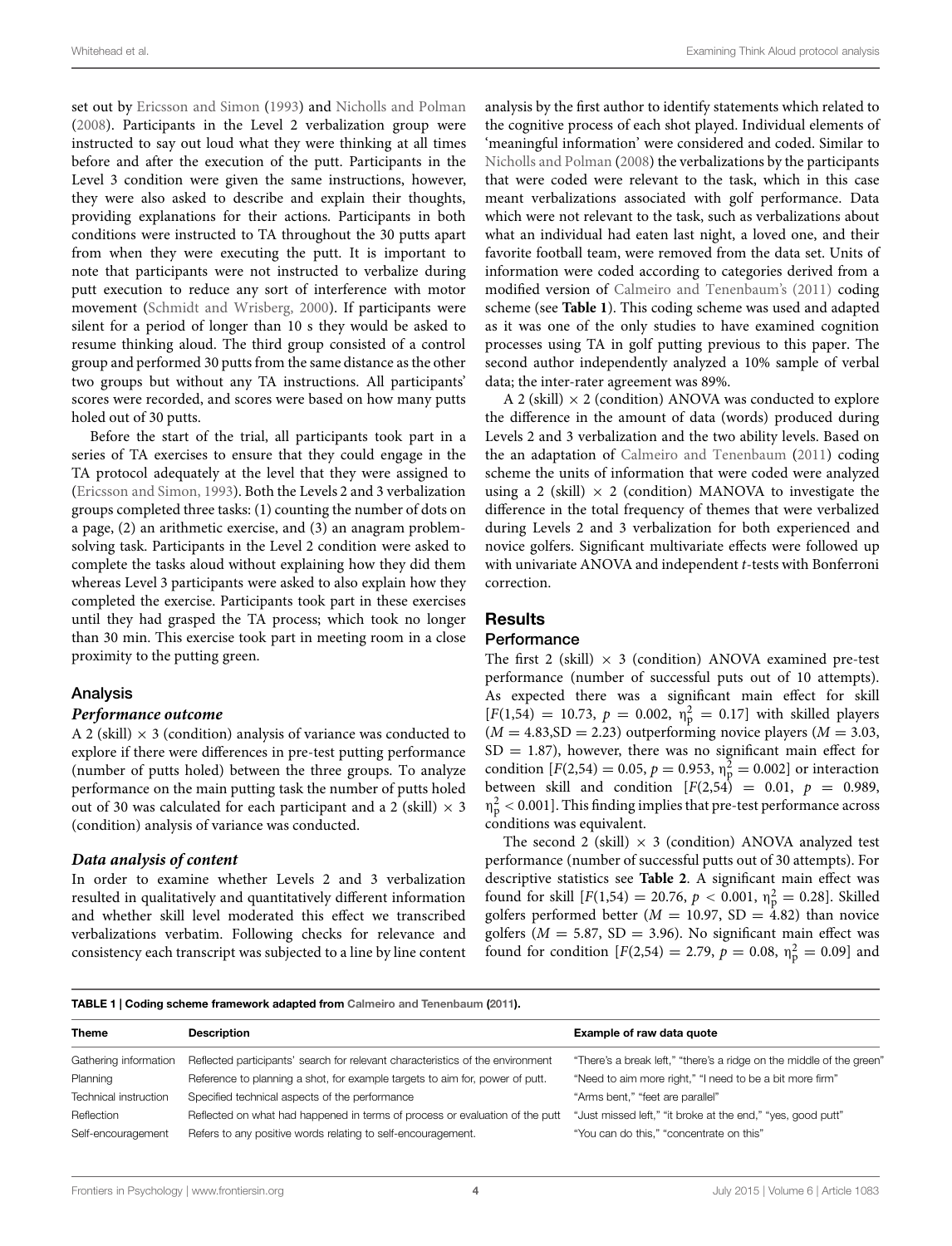<span id="page-5-0"></span>TABLE 2 | Mean and (SD) test performance (successful putts out of 30) as a function of skill and condition.

| Skill   | Control    | Level 2      | Level 3      |
|---------|------------|--------------|--------------|
| Skilled | 9.40(3.24) | 12.30 (4.97) | 11.20 (5.92) |
| Novice  | 3.70(3.65) | 6.60(3.89)   | 7.30 (3.74)  |
| Total   | 6.55(4.45) | 9.45(5.24)   | 9.25(5.22)   |

there was no significant interaction between skill and condition  $[F(2,54) = 0.28, p = 0.75, \eta_{\rm p}^2 = 0.01].$ 

#### Verbalization Content

**[Table 3](#page-5-1)** presents descriptive statistics for the volume of verbal data provided (number of words) during test performance for the skilled and novice golfers in the Levels 2 and 3 verbalization conditions. A 2 (skill) by 2 (condition) ANOVA showed a significant condition main effect  $[F(1,36) = 66.31, p < 0.001,$  $\eta_{\rm p}^2 = 0.64$ ]. Level 3 verbal protocol resulted in significantly more words verbalized ( $M = 385$ , SD = 110) compared to Level 2 verbal protocol ( $M = 141$ , SD = 69). There was no significant main effect for skill  $[F(1,36) = 0.01, p = 0.89, \eta_{\rm p}^2 < 0.001]$  nor was there a significant interaction  $[F(1,36) = 0.03; p = 0.85,$  $\eta_{\rm p}^2 = 0.001$ ].

Once verbal data was thematically analyzed, the frequency of verbalization of each theme was compared with a 2 (skill)  $\times$  2 (condition) MANOVA. **[Table 4](#page-5-2)** shows descriptive statistics for the frequency of verbalization of each data theme for the skilled and novice golfers in the Levels 2 and 3 verbalization conditions.

There was a significant multivariate interaction between skill and condition [Wilks'  $\lambda = 0.46$ ,  $F(5,32) = 5.15$ ,  $p = 0.001$ ,  $\eta_{\rm p}^2 = 0.46$ , with univariate ANOVA's indicating an interaction only for the theme Technical Instruction  $[F(1,36) = 17.68]$ ,  $p$  < 0.001,  $\eta_{\rm p}^2$  = 0.33]. Independent t-tests with Bonferroni correction indicated novice golfers verbalized more about technical instructions than skilled golfers in the Level 3 condition

<span id="page-5-1"></span>TABLE 3 | Mean and (SD) volume of verbal data provided (number of words) during test performance as a function of skill and condition.

| Skill   | Level 2        | Level 3         |
|---------|----------------|-----------------|
| Skilled | 136.70 (73.99) | 385.30 (122.58) |
| Novice  | 145.90 (67.05) | 383.80 (103.42) |
| Total   | 141.30 (68.88) | 384.55 (110.38) |

<span id="page-5-2"></span>TABLE 4 | Mean and (SD) frequency of verbalization of each data theme during test performance as a function of skill and condition.

| <b>Measure</b>        | Level <sub>2</sub> |               | Level 3        |               |
|-----------------------|--------------------|---------------|----------------|---------------|
|                       | <b>Skilled</b>     | <b>Novice</b> | <b>Skilled</b> | <b>Novice</b> |
| Gathering information | 1.00 (1.33)        | 0.00(0.00)    | 3.00(2.00)     | 0.70(1.64)    |
| Self-encouragement    | 2.30(2.36)         | 4.40(3.81)    | 3.10(3.03)     | 2.40(1.86)    |
| Planning              | 10.30 (7.46)       | 7.00(4.00)    | 15.30 (3.43)   | 11.00 (6.56)  |
| Reflection            | 10.20 (3.73)       | 15.40 (7.47)  | 16.10 (6.34)   | 16.80 (5.12)  |
| Technical instruction | 4.40 (4.79)        | 1.60(1.89)    | 2.80(2.89)     | 8.90(3.14)    |

 $[t(18) = 4.51, p < 0.001]$ , but not in the Level 2 condition  $[t(18) = 1.72, p = 0.103].$ 

There was a significant multivariate effect for skill [Wilks'  $\lambda = 0.65, F(5,32) = 3.41, p = 0.014, \eta_p^2 = 0.35$  with skilled golfers verbalizing more frequently than novice golfers about gathering information  $[F(1,36) = 12.24, p = 0.001, \eta_{\rm p}^2 = 0.25]$  and planning shots  $[F(1,36) = 4.56, p = 0.04, \eta_{p}^{2} = 0.11].$ 

There was a significant multivariate effect for condition [Wilks'  $\lambda = 0.40, F(5,32) = 9.56, p < 0.001, \eta_p^2 = 0.60$ ], with more verbalization in the Level 3 than Level 2 condition about gathering information  $[F(1,36) = 8.19, p = 0.007, \eta_{p}^{2} = 0.19]$ , planning shots  $[F(1,36) = 6.39, p = 0.016, \eta_p^2 = 0.15]$ , and technical instruction  $[F(1,36) = 2.43, p = 0.011, \eta_{\rm p}^2 = 0.17]$ .

#### **Discussion**

The results of Study 1 showed contrary to predictions that the use of verbalization at either Level 2 or Level 3 did not significantly influence performance across skill level. This indicates that Level 3 TA verbalization, requiring explanations of a performers thought processes, is not associated with decreases in motor performance in comparison to Level 2 TA verbalization or no-verbalization irrespective of the skill level of the performer. Examination of mean performance actually suggested performance was slightly better in the TA conditions than control. From a theoretical perspective, reinvestment theory [\(Masters, 1992](#page-12-9)) suggests that, TA has the potential to negatively influence performance among skilled performers. By instructing golfers to TA their attention could be directed to the step-bystep mechanics of the skill which has been associated with poorer performance. In the present study there was no clear evidence that thinking aloud resulted in skilled performers reinvesting in explicit rules. Skilled performers verbalized few technical instructions in either the Level 2 or Level 3 TA conditions, with the majority of verbalizations focused on planning and evaluating shots. This finding suggests TA does not result in reinvestment and does not lead to performance breakdown. However, a possible explanation for the converse performance effect found in the higher skilled group is that the golfers did not dwell on mistakes or technical errors (reminisce/ruminate) but that TA helps them to actively seek solutions as indexed by greater use of deliberate planning and gathering information. Because of their greater knowledge base, skilled golfers are more likely to use the information and planning to their advantage and enhance their performance (see [Gagné and Smith](#page-12-19), [1962](#page-12-19) for similar results). The absence of reporting of increased technical information during TA at Level 3 in the skilled group might also explain the lack of performance decrements in this group. Hence, reinvestment theory suggests that it is particularly the monitoring or the actual execution of the motor skill which might result in skill breakdown and performance decrements [\(Masters, 1992](#page-12-9)).

Further analysis of the content of the data revealed that Level 3 verbalization produced a larger amount of verbal data than Level 2 independent of skill level. In addition, differences were apparent between Levels 2 and 3 TA and between skilled and novice participants. This suggests that Levels 2 and 3 TA results in qualitatively and quantitatively different information and skill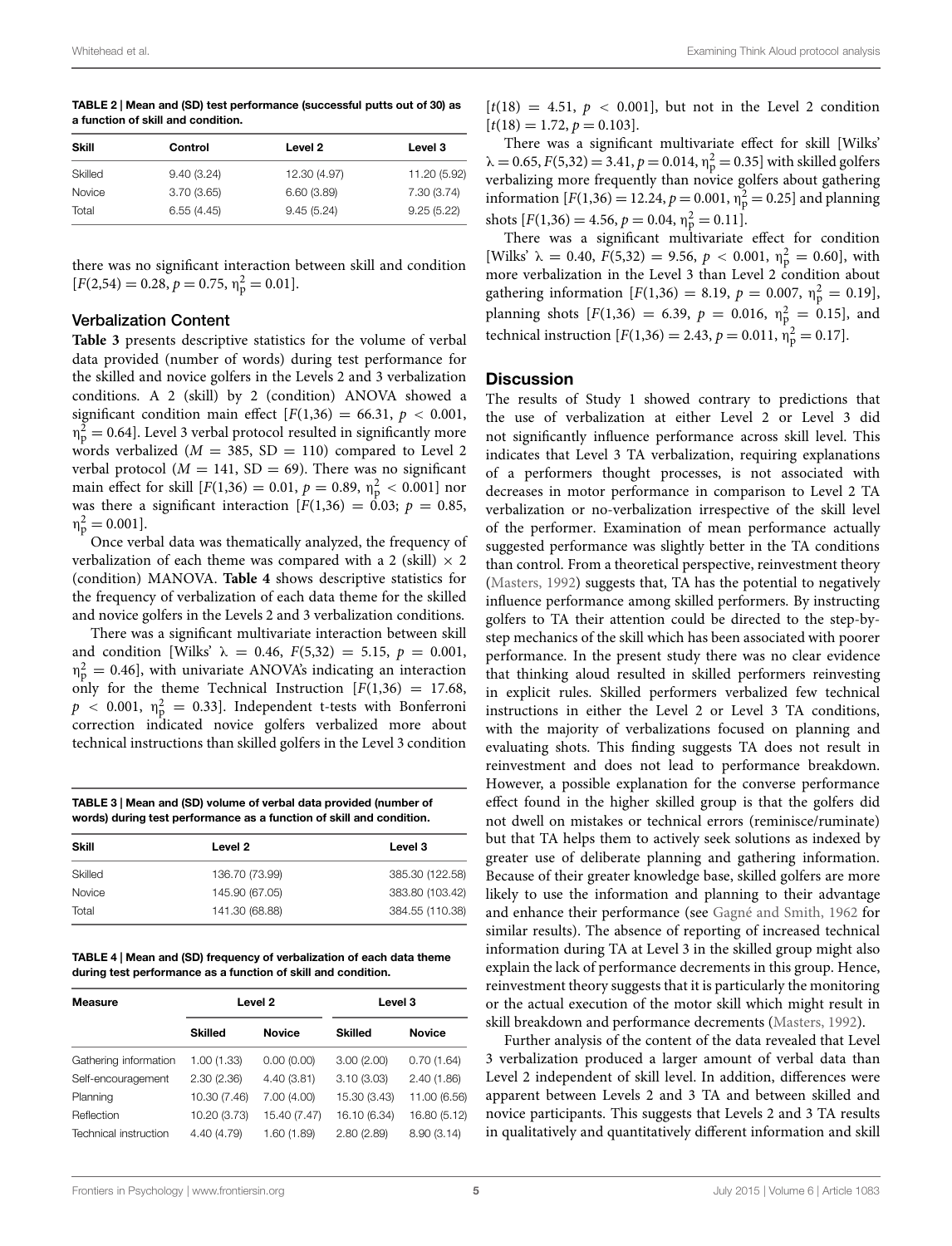level also influences the information provided. In particular, skilled golfers verbalized more about gathering information and planning before taking a putt than novices. Whereas novices verbalized more about the technical aspects of their performance compared to skilled golfers, but only when using TA at Level 3. Similar results were reported by [Calmeiro and Tenenbaum](#page-11-6) [\(2011](#page-11-6)) where beginners focussed on mainly technical aspects during TA and high level golfers reported greater use of gathering information and planning. Similarly, [Beilock et al.](#page-11-9) [\(2002\)](#page-11-9) found that experts made less reference to putting mechanics in their episodic recollections than novices. [Beilock et al.](#page-11-9) [\(2002\)](#page-11-9) proposed that a novice's performance of a skill is based on declarative knowledge that is held in working memory and is attended to in a step-by-step fashion [\(Fitts and Posner, 1967;](#page-12-10) [Anderson](#page-11-12), [1983](#page-11-12), [1987](#page-11-13)). Low level golfers are likely to be in the cognitive phase of learning [\(Fitts and Posner](#page-12-10), [1967](#page-12-10)) which is characterized by using explicit, technical information to guide skill execution whereas the high level golfers are more likely in the autonomous phase of skill learning. This stage is characterized by the use of implicit knowledge. Therefore, by examining the content on the verbalisations clear differences have been identified between the level of TA used and the expertise of the performer.

The results of Study 1 showed that, independent of skill level, performance was slightly better in the TA conditions in comparison to the control condition. A possible explanation for this observation is that TA resulted in the participants spending more time planning and evaluating their performance. This in turn might have resulted in developing strategies which enhanced performance. Future studies might examine additional factors which might result in difference between TA and control, including eye-movement or behavioral aspects.

To our knowledge this is the first study which has demonstrated that TA at Level 3 does not impede motor performance [\(Calmeiro and Tenenbaum](#page-11-6), [2011](#page-11-6)) and results in qualitatively and quantitatively different information than that obtained by Level 2 TA. The information provided at Level 3 appears to be richer in detail and skill level moderates the information obtained at both Levels 2 and 3 TA. However, study one cannot establish whether TA is a more appropriate methodology of collecting data on cognitive processes during sporting performance compared to other methodologies like retrospective recall. We therefore conducted a second study the further examine the utility of TA methodology.

# Study 2

Study 2 was designed to compare the TA method with the more commonly used retrospective recall. A lot of decision making and cognitive processing research has adopted a retrospective method [\(Macquet, 2009](#page-12-11); [Cotterill et al., 2010](#page-11-14); [Mulligan et al.](#page-12-12), [2012](#page-12-12)). However, if data can be collected during performance of a task it is thought this will minimize the event-recall period and increase the likelihood of collecting accurate data (Folkman and Moskowitz, [2004](#page-12-20)). This study aimed to examine the congruence between the verbal data generated by golfers when using TA and that generated by retrospective interviews. Participants

performed six holes of golf whilst engaging in Level 3 TA. After performance, three semi-structured retrospective interviews were conducted, 10 min after performance, 24 h after performance, and 48 h after performance. It was predicted that with increasing time there would be less correspondence between verbal data captured using TA and retrospective recall. No prediction was made with regard to the volume of information provided.

# Methods

### **Participants**

Participants were six male golfers (M age 30.5 years, M handicap 5.5, M playing years 19), and all members of the same golf club. The participants were recruited via a sign-up sheet in the club house and all participants were volunteers. Institutional ethical approval was secured and informed consent was obtained from all participants.

## **Materials**

Each golfer played with their own golf clubs on the same six holes of the same golf course. As in Study 1, participant's verbalizations were recorded using a Sennheiser USA ENG G3 wireless digital voice recorder. A score card was used to mark the number of shots taken on each hole.

### Procedure

Participants were asked to meet 1 h prior to golf performance in order to be briefed and to take part in a series of TA exercises (see Study 1). Each of the golfers then played six holes of golf accompanied by a researcher. During all six holes, participants were asked to describe their thoughts before and after the execution of each shot and provide an explanation for their actions (Level 3 TA). Golfers were told that they could engage in TA between holes if they had any thoughts they wished to verbalize. Participants were instructed to, "Think Aloud and say everything that comes into your head before and after each shot you take. Every time you TA can you please explain this thought." If they were silent for a period of longer than 20 s they were asked to resume TA. The thoughts were recorded until the golfers had completed all six holes. Each golfer played on the same golf course with their own golf clubs, although the six holes played were varied for each golfer.

Following the completion of the six holes each participant was then asked to take part in three semi-structured interviews, the first being approximately 10 min after performance of the six holes. The second interview was held 24 h and the third 48 h after performance. Each interview involved asking semistructured questions about the decision making that occurred during two separate holes for each interview. The selection of the holes for retrospective recall were conducted in a random manner. It is believe that random selection provides a far better way of doing this than selecting holes on a number of criteria of which we do not know if they have an influence or not on what is recalled. Although there is some suggestion that success might be better remembered, currently there is little evidence that there are differences in remembering events which are more or less successful in sport. For consistency the same sets of questions were asked to each participant, however, participants were free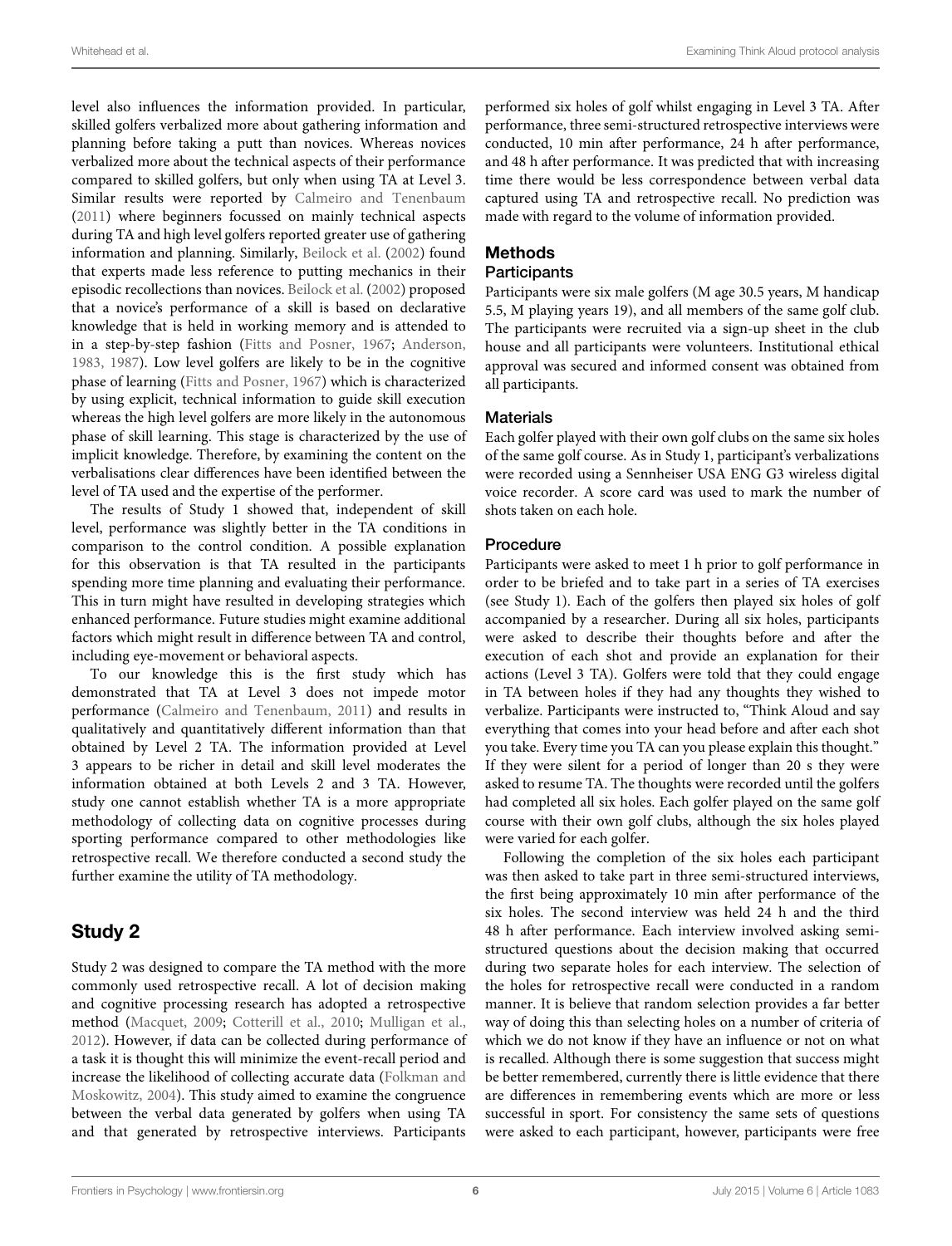to answer in any way they wanted. Both undirected and directed questions were used during interviews [\(Eccles, 2012](#page-11-0)). Questions asked during these semi structured interviews were, "please can you describe hole*...*," "can you tell me what you were thinking about during your first shot?," "What kind of shot did you play and why?," "what club did you use and why?," "were there any environmental factors that affected your shot?" Each interview was conducted at the same time of day and took approximately 20 min to complete. It is important to note that undirected questions such as "can you tell me what you were thinking during your first shot?" were used to try and provide information of higher validity because the question avoids constraining the participant to interpret thoughts [\(Eccles, 2012](#page-11-0)).

#### Data Analysis

Each participant's verbal reports from TA and interviews were transcribed verbatim. Following checks for relevance and consistency each transcript was subjected to a line by line content analysis by the first author to identify statements which related to the decision making process of each shot played. Individual elements of 'meaningful information' were considered and coded. Similar to [Nicholls and Polman](#page-12-3) [\(2008](#page-12-3)) the verbalizations by the participants that were coded were relevant to the task, which in this case meant verbalizations associated with golf performance. Data which were not relevant to the task, such as verbalizations about what a participant had eaten the previous night, a loved one, and their favorite football team, were removed from the data set. Units of information were coded according to categories derived from a modified version of [Nicholls and Polman](#page-12-3)'s [\(2008\)](#page-12-3) coding scheme (see **[Table 5](#page-8-0)**). Thirty-four first-order themes were initially identified and then related themes were grouped into 11 second-order themes. A more detailed coding scheme was used in Study 2 with a large number of first-order themes to represent the wide range of variables considered by participants when making decisions on a real golf course. The second author independently analyzed a 10% sample of the raw data using the coding scheme developed by the first author. The Level of agreement between the first and second author was 71%. Any discrepancies were discussed and an agreement was reached.

#### *Number of themes*

The number of first-order themes each participant identified as influencing their decision making on each hole was calculated for the TA and interview data. A 2 (condition)  $\times$  3 (time) repeated measure ANOVA was conducted to identify any differences between the number of themes identified via TA and interview. A significant interaction was followed up by paired samples *t*-tests to compare TA and interview at each time point. The alpha level was set at  $p < 0.05$ .

To establish how the data collected at TA and interview differed, the most frequently cited second-order themes using each method of data collection were identified. Frequency of citation of each theme between TA and interview were calculated for each interview time point. Multiple 2 (condition)  $\times$  3 (time) repeated measures ANOVA's were conducted to investigate how the second-order themes identified at TA and interview differed at each time point (10 min post performance, 24 h post and 48 h).

#### *Similarity of themes*

Percentage similarity of first-order themes identified on each shot during TA and interview was calculated at each interview time point. A one-way repeated measures ANOVA was then conducted to determine any significant differences in the percentage similarity between TA and interview across the three interview time points.

#### **Results**

#### Number of Themes

**[Table 6](#page-10-0)** displays the mean number of first-order themes that golfers identified as influencing their decision making during two holes of golf, with a comparison made between data collected using TA and interview at the three interview time points. A 2 (condition)  $\times$  3 (time) repeated measures ANOVA indicated that there was a significant interaction between condition and time  $[F(2,10) = 9.49, p = 0.005, \eta^2 = 0.65]$ . Follow up paired samples t-tests indicated that quantitatively the mean number of firstorder themes identified during TA did not differ from the number identified during the interview 10 min after performance or 24 h after performance ( $p > 0.05$ ). However, significantly more themes were identified via TA than at interview 48 h after performance  $[t(5) = 3.44; p = 0.018, d = 0.43].$ 

**[Figure 1](#page-9-0)** shows the difference between TA and interview in the numbers of times each second-order theme was identified as a variable influencing a decision, with comparisons displayed for interview 10 min post performance vs. TA (1a), 24 h post performance interview vs. TA (1b), and 48 h post performance interview vs. TA (1c). A  $2 \times 3$  repeated measures ANOVA was conducted for each of the 11 second-order themes to investigate how the second-order themes identified at TA and interview differed at each time point. There was a condition main effect for the second-order theme Score  $[F(1,5) = 15.92;$  $p = 0.01$ ,  $\eta^2 = 0.76$ ] in that more verbalizations were made about the score during TA than interview. In addition there was a condition main effect for the second-order theme Preperformance  $[F(1,5) = 39.71, p = < 0.001, \eta^2 = 0.88]$ , with more verbalisations made about Pre-performance activity during TA than during interview. Finally, there was a significant interaction between time and condition for the variable preperformance  $[F(2,10) = 6.31, p = 0.02, \eta^2 = 0.56]$ . Follow up paired samples *t*-tests found that pre-performance activity was cited more frequently in TA reports than at interview 10 min after performance  $[t(5) = 9.71, p < 0.001, d = 1.60], 24 h$ after performance  $[t(5) = 3.00, p = 0.030, d = 1.61]$  and 48 h after performance  $[t(5) = 5.89, p = 0.002, d = 3.55]$ . The largest difference was between TA and the interview 48 h after performance as indicated by the larger effect size. All other main effects and interactions were non-significant  $(p > 0.05)$ .

#### Similarity of Themes

**[Table 7](#page-10-1)** shows the percentage similarity between TA and interview for the thoughts (first-order themes) verbalized by golfers during decision making on each shot played. Percentage similarity at each time point was relatively low (ranging between 38 and 41%), suggesting participants reported different thoughts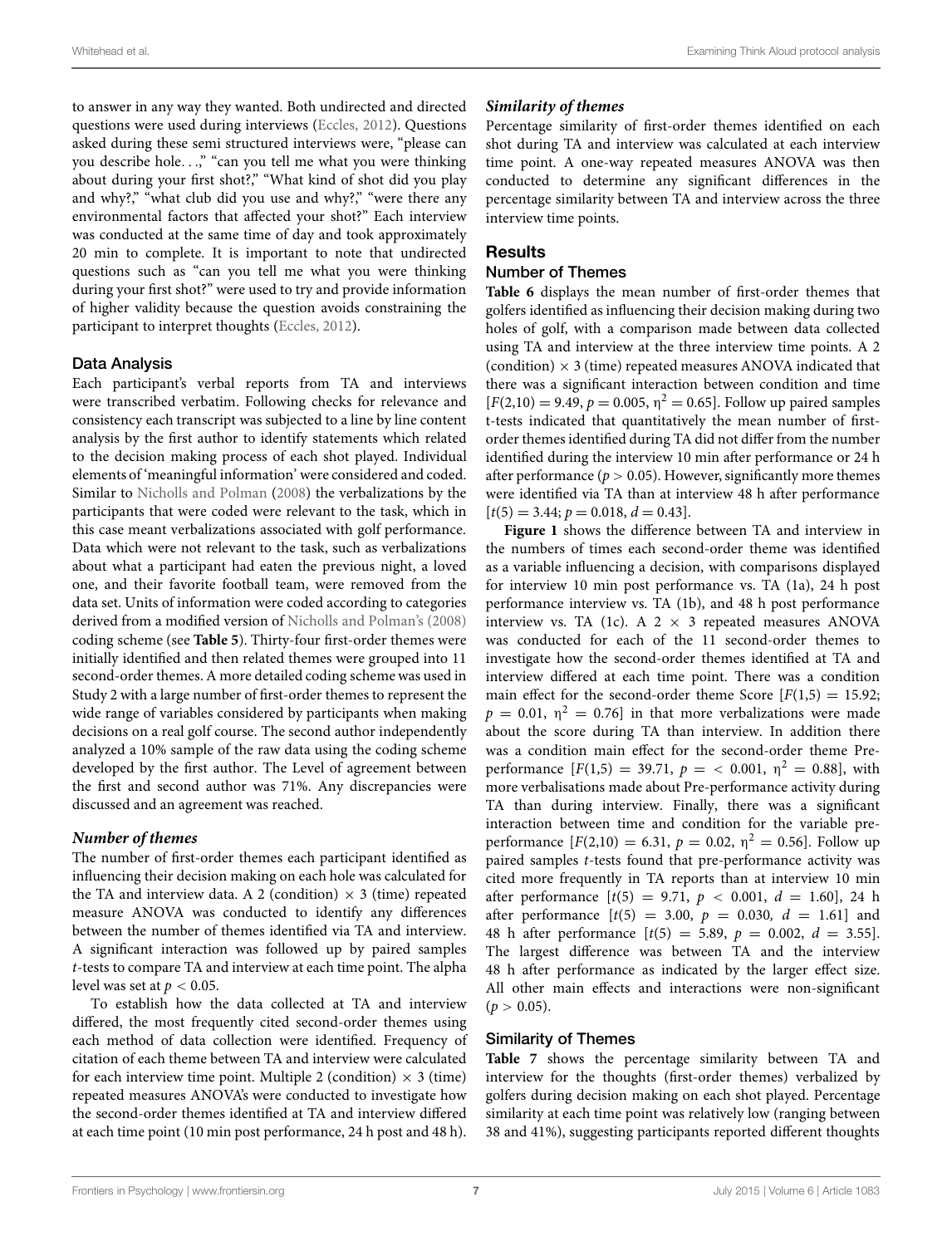#### <span id="page-8-0"></span>TABLE 5 | First and second-order themes identified from Think Aloud (TA) and interview data.

| Second-order theme | <b>First-order theme</b>                  | <b>Description</b>                                                                                                      | Example of 'raw' data quote                                                          |
|--------------------|-------------------------------------------|-------------------------------------------------------------------------------------------------------------------------|--------------------------------------------------------------------------------------|
| Course conditions  | Quality of greens                         | Mention of grass length, or obstacles on the green<br>which could affect the run of the ball                            | "The green has been sanded so it's bobbly"                                           |
|                    | Course hazards                            | Anything stopping the player's view the green or<br>anything which could disturb play                                   | "Can't see the hole because of the huge mound in front<br>of me"                     |
|                    | Rough                                     | Being in the rough                                                                                                      | "I finished on the left side of the rough"                                           |
| Course management  | Lie of ball                               | When the golfer refers to the lie of the ball                                                                           | "the lie is not the best"                                                            |
|                    | Playing bunker shot                       | Being in the bunker                                                                                                     | "It's in the bunker that's horrendous"                                               |
|                    | Club selection                            | Any reference to which club has been selected                                                                           | "I'm using a driver because"                                                         |
|                    | Pin position                              | Where the pin is located on the green                                                                                   | "It's a blue flag which indicates the pin is at the back<br>portion of the green"    |
|                    | Movement of Green                         | How the ball will move on the green                                                                                     | "It's going to move left to right"                                                   |
|                    | Distance to pin<br>Tee position           | How far the shot being played is from the pin<br>Where the tee is positioned on the green                               | "This is a 350 yard drive to the green"<br>"the tee is toward the back of the green" |
| Distractions       | Having to wait at tees                    | Waiting to play a shot due to either slow play or green<br>keepers                                                      | "I could do with that old fella hurrying up"                                         |
|                    | Researcher                                | Referring to the researcher                                                                                             | "I feel an idiot doing this in front of you"                                         |
|                    | Dirt on the ball                          | Having any form of mud or dirt on the ball                                                                              | "The ball was dirty"                                                                 |
|                    | Temperature                               | Any reference to how hot or cold the player is                                                                          | "I'm really hot under this hat"                                                      |
| Environment        | Wind                                      | Wind is considered in relation to shot decision.                                                                        | "The wind is moving left to right and slightly into so I am<br>going to use"         |
|                    | Tree                                      | A tree obstructing the intended line of next shot or is<br>taken into consideration of next shot.                       | "The trees are reachable from this tee"                                              |
|                    | Rain                                      | Any reference to rain                                                                                                   | "It's starting to rain but it's not too bad"                                         |
| Mistakes           | Shot error                                | Any reference to a shot error after shot has been<br>taken. Either physical (swing fault) or mental (club<br>selection) | "I've hit that too hard", "I've fluffed that"<br>"I should of used a iron"           |
| Performance        | Result of shot                            | Describing how the shot has finished                                                                                    | "That's finished up on the fairway"                                                  |
|                    | Happy with the shot                       | Positive statements about the shot just played                                                                          | "that's exactly how I wanted to hit it"                                              |
|                    | Negative words                            | Using any kind of negative words or cursing before or<br>after a shot has been taken                                    | "I am a rubbish golfer"                                                              |
|                    | Short putts                               | Putts from within 5 feet                                                                                                | "It was about three foot and I just stroked it in for a par"                         |
| Score              | Score                                     | Any reference to score for the hole or round                                                                            | "I needed to putt this for a birdie"                                                 |
|                    | Number of putts                           | Concerns about the number of putts played during<br>the hole or round.                                                  | "I'm going to try and 2 putt par"                                                    |
| Safety             | Play safe                                 | Choosing to play a safer or less cautious shot.                                                                         | "I need to play a safe shot here"                                                    |
|                    | Risk                                      | Playing a shot with a more high risk element.                                                                           | "There's a bit of risk in this shot but if it pays off it will be<br>worth it"       |
| Pre-performance    | Practice swing                            | Taking a practice swing before hitting the shot                                                                         | "A couple of practice strokes looking at the hole"                                   |
|                    | Cleaning the ball                         | Cleaning the ball before the next shot                                                                                  | "I will just clean the ball up"                                                      |
|                    | Pre-performance words                     | Words said before shots are played                                                                                      | "OK ready"                                                                           |
|                    | Targets to aim for<br>Overall aim of shot | Objects or parts of the course that are used as targets<br>for shots.                                                   | "I've picked the church steeple in the background to<br>aim for"                     |
|                    |                                           | Specifying exactly what is intended in the shot                                                                         | "I want this to bend round the tree and then I can chip it<br>onto the green"        |
| Reflection         | 'Last time I played this<br>shot'         | Any reference to what they did previously (last shot or<br>last week) when playing a similar shot                       | "Like the last putt, I don't have to worry about the pace<br>too much"               |
|                    | 'Last time I played this<br>hole'         | Any reference to what they did previously when<br>playing the same hole.                                                | "Last time I played this hole, I hit it onto the road"                               |
| Feelings/Emotions  | Anxious                                   | When a golfer refers to being nervous or anxious                                                                        | "I'm always a bit anxious on the first shot of the first<br>hole.                    |
|                    | Confidence                                | Stating that the performer is feeling confident about a<br>shot or hole                                                 | "I know I can hit this shot well"                                                    |

during TA than at interview. One-way repeated measures ANOVA indicated no significant difference in percentage similarity across the three time points  $[F(2,17) = 0.09; p = 0.91,$  $\eta^2 = 0.01$ ].

# **Discussion**

The purpose of Study 2 was to test the methodology of TA further by examining the congruence between verbal data collected on decision making in golf via Level 3 TA reports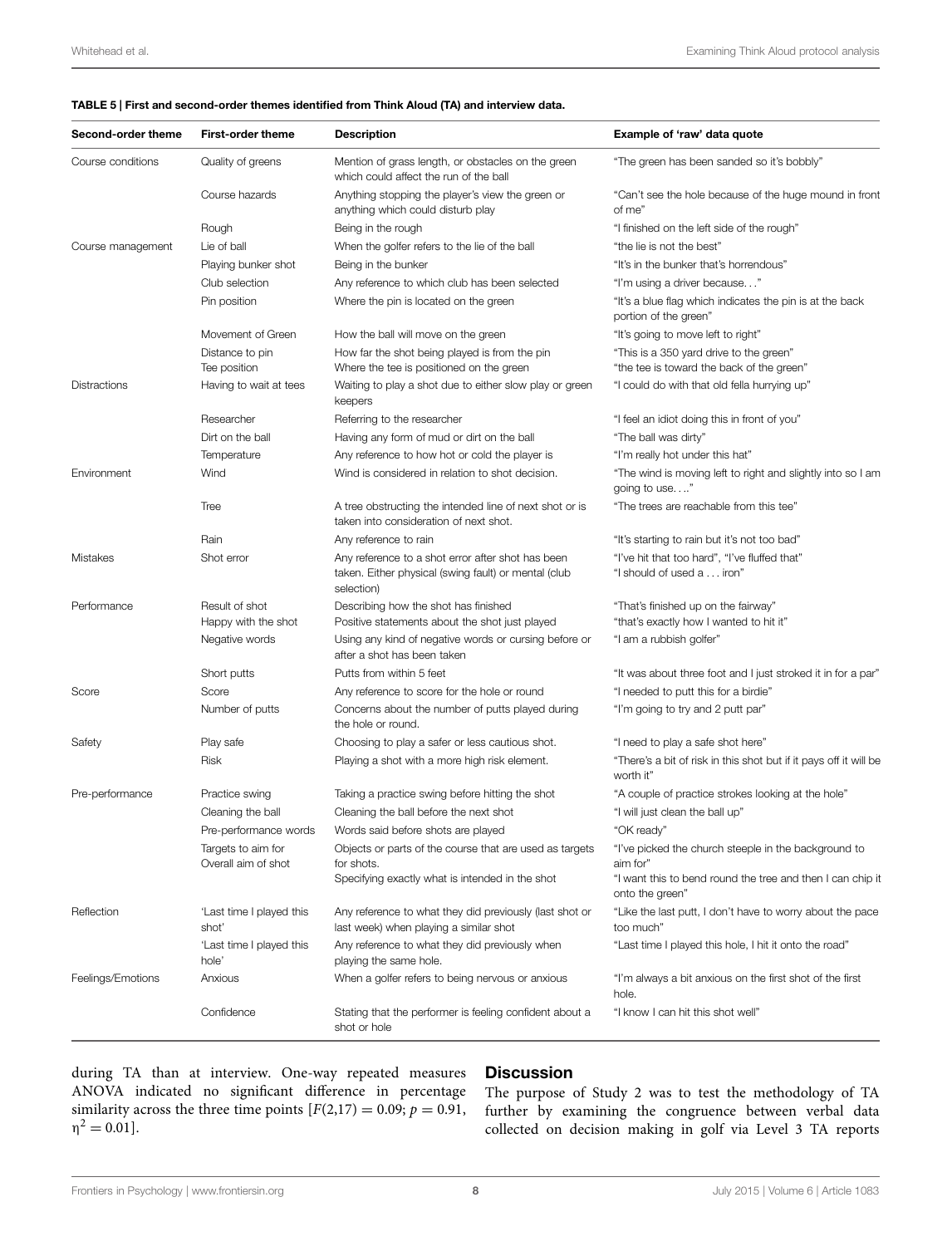

<span id="page-9-0"></span>FIGURE 1 | Mean frequency of second-order themes that were cited during Think Aloud (TA; during performance) and interviews; (A) 10 min post performance (B) 24 h post-performance (C) 48 h post performance.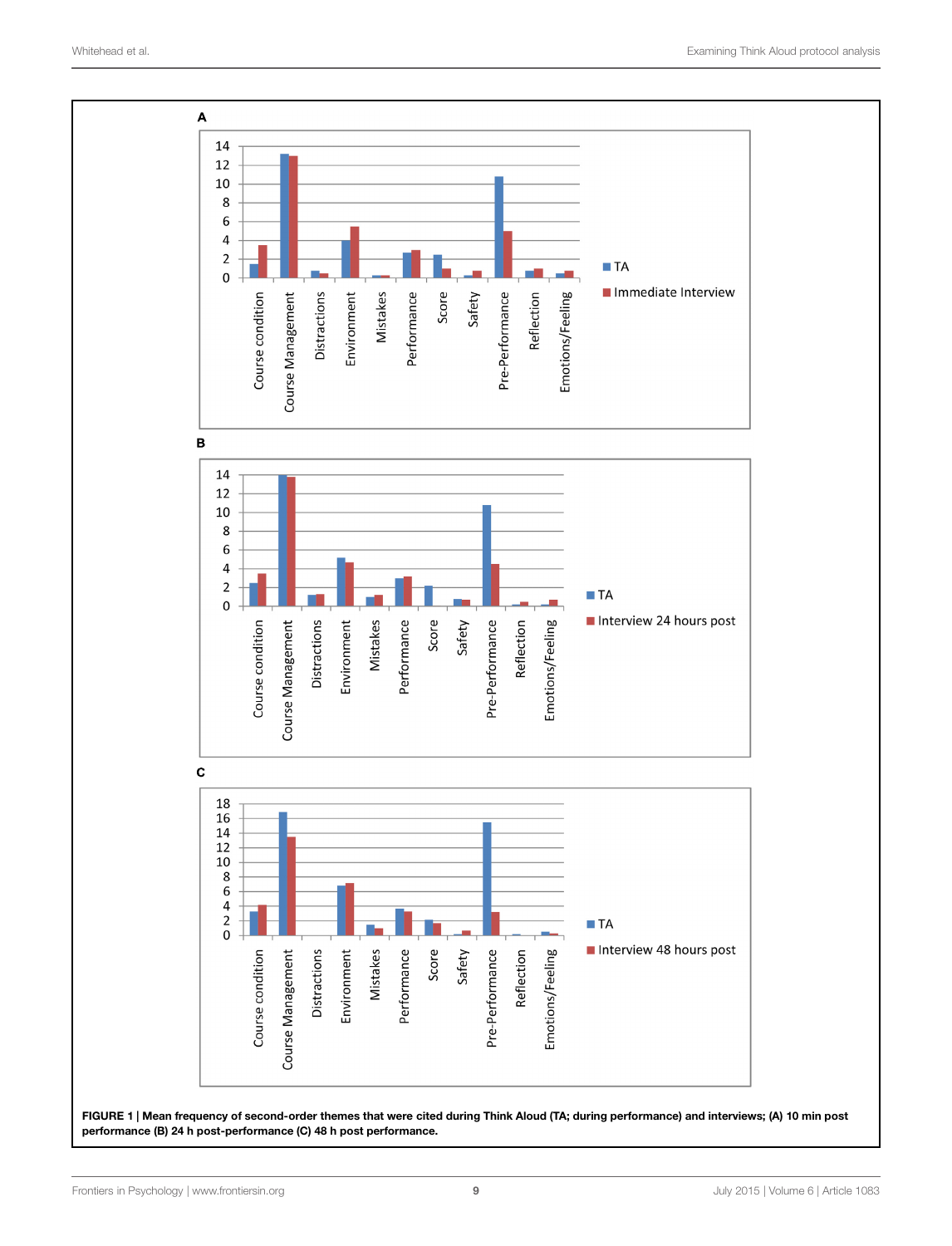<span id="page-10-0"></span>TABLE 6 | Number of first-order themes identified during TA of two separate holes (during performance) and interview at the three time conditions; 10 min, 24h, and 48 h after performance.

| Think Aloud over two<br>separate holes |       |                          | Interview |       |
|----------------------------------------|-------|--------------------------|-----------|-------|
| м                                      | SD    | <b>Time of Interview</b> | м         | SD    |
| 37.50                                  | 8.73  | $10 \text{ min}$         | 35.33     | 16.51 |
| 41.00                                  | 8.27  | 24 h                     | 36.00     | 11.61 |
| 51.21                                  | 16.31 | 48 h                     | 37.21     | 9.45  |

<span id="page-10-1"></span>TABLE 7 | Percentage similarity in themes identified during TA and at interview.

|                         | Percentage of similarity |       |  |
|-------------------------|--------------------------|-------|--|
| Comparison              | м                        | SD    |  |
| TA vs. 10 min interview | 40.66                    | 8.73  |  |
| TA vs. 24 h interview   | 37.83                    | 14.83 |  |
| TA vs. 48 h interview   | 40.16                    | 12.04 |  |

and cued retrospective recall at different time intervals after performance. Results found similarities in the quantity of data provided, however, the congruence between thoughts verbalized during TA and interview was low, with only a 38–41% level of agreement. This suggests participant's verbalized different thoughts during TA than they did during retrospective interview. The level of congruence between TA and retrospective interview remained low whether interviews were conducted 10 min after performance, 24 or 48 h and did not change as a function of time of interview as predicted.

When thoughts were recorded using TA golfers talked more about their score and the pre-performance activity they engaged in prior to a shot compared to at interview. This included thoughts about a practice swing, cleaning of the ball, preperformance words or identifying a target to aim for. These verbalizations are important for understanding the decisions golfers make during a round and were missed when data was collected at interview.

The results of Study 2 indicate a clear discrepancy in the verbalizations made by golfers regarding their thoughts and decisions when verbal data is collected using TA compared to retrospective interview. This suggests retrospective interviews that have been previously used [\(Macquet, 2009;](#page-12-11) [Cotterill et al.](#page-11-14), [2010](#page-11-14); [Mulligan et al.](#page-12-12), [2012\)](#page-12-12) may be limited for understanding cognitions involved in decision making in sport.

# General Discussion

The findings from both Study 1 and 2 support the use for TA as an appropriate method for collecting in event cognitions. Recent research [\(Calmeiro and Tenenbaum](#page-11-6), [2011](#page-11-6)) has expressed a need to determine whether verbalizing during motor performance (putting) interferes with task outcome. This was examined in Study 1. In this study the moderating effects of skill level was also considered. Hence, based on [Masters](#page-12-9) [\(1992\)](#page-12-9) theory of reinvestment it was predicted that those in the higher

skilled stages of learning would experience a larger performance decrement due to the possibility that what would usually be an automatic task could be disrupted or undone if the performer tried to control the task with declarative knowledge using TA. The results of Study 1 demonstrated that contrary to previous findings [\(Klatzky](#page-12-7), [1984](#page-12-7)) and [Masters](#page-12-9) [\(1992\)](#page-12-9) reinvestment theory, thinking aloud at Level 3 does not have a negative effect on motor performance. Hence, it was expected that relatively novice performers would benefit from thinking aloud at Level 3 due to the increased attentional monitoring of their step-by-step performance [\(Beilock et al., 2002\)](#page-11-9) whereas skilled performers would show a decrement in performance due to experiencing a disruption in their automatic processes of the putting skill [\(Masters, 1992](#page-12-9)). The latter prediction was based on the notion that skilled performance is said to be controlled in an open loop fashion and use of explicit knowledge would interfere with performance (e.g., [Masters et al., 1993\)](#page-12-17). For novice performers on the other hand, performance is more likely characterized as closed loop and feedback driven, requiring attention demanding processing. Hence, hypothesis testing is an important aspect of skill acquisition during the early stage of the learning process [\(Fitts and Posner, 1967](#page-12-10)). However, Level 3 TA did not disrupt performance in either skill level group and did not lead to reinvestment among skilled performers since there were very few verbalizations regarding technical instructions. It is thought that the higher skilled performers may have been using deliberate planning and gathering information to enhance their performance.

Study 2 provided further evidence for use of TA as a methodology within the sport research domain and that retrospective interviews are potentially limited for understanding cognitions related to decision making in sport since large discrepancies were found between thoughts generated during TA and during retrospective interviews. Only a 38–41% similarity was found in thoughts verbalized by golfers during TA and at interview. These findings could be accounted for through memory decay at interview. Research by [Stone et al.](#page-12-21) [\(1998](#page-12-21)) has found that 30% of participants failed to retrospectively report things that they had reported during in event assessments. Further explanations could be the issue of bias at interview, since participants might report shots differently depending on their perceived success. [Bahrick et al.](#page-11-11) [\(1996](#page-11-11)) found issues of bias in terms of student's high school grades and those who achieved higher grades were more accurate in recalling them. This study also takes a step forward in terms of ecological validity as it involves using TA in a real life golf setting, where golfers are performing on a real course using all range of shots, which is a factor that limits a lot of TA literature [\(Calmeiro and Tenenbaum](#page-11-6), [2011\)](#page-11-6).

The present studies provide the first evidence that using the TA methodology does not negatively influence motor performance of a self-paced task and that TA appears to be a more suitable methodology than retrospective recall when examining cognitions in the domain of sport.

Previous research using TA [\(Nicholls and Polman](#page-12-3), [2008](#page-12-3); [Calmeiro and Tenenbaum](#page-11-6), [2011;](#page-11-6) [Germain and Tenenbaum](#page-12-22), [2011\)](#page-12-22) have treated TA as a record of the participant's ongoing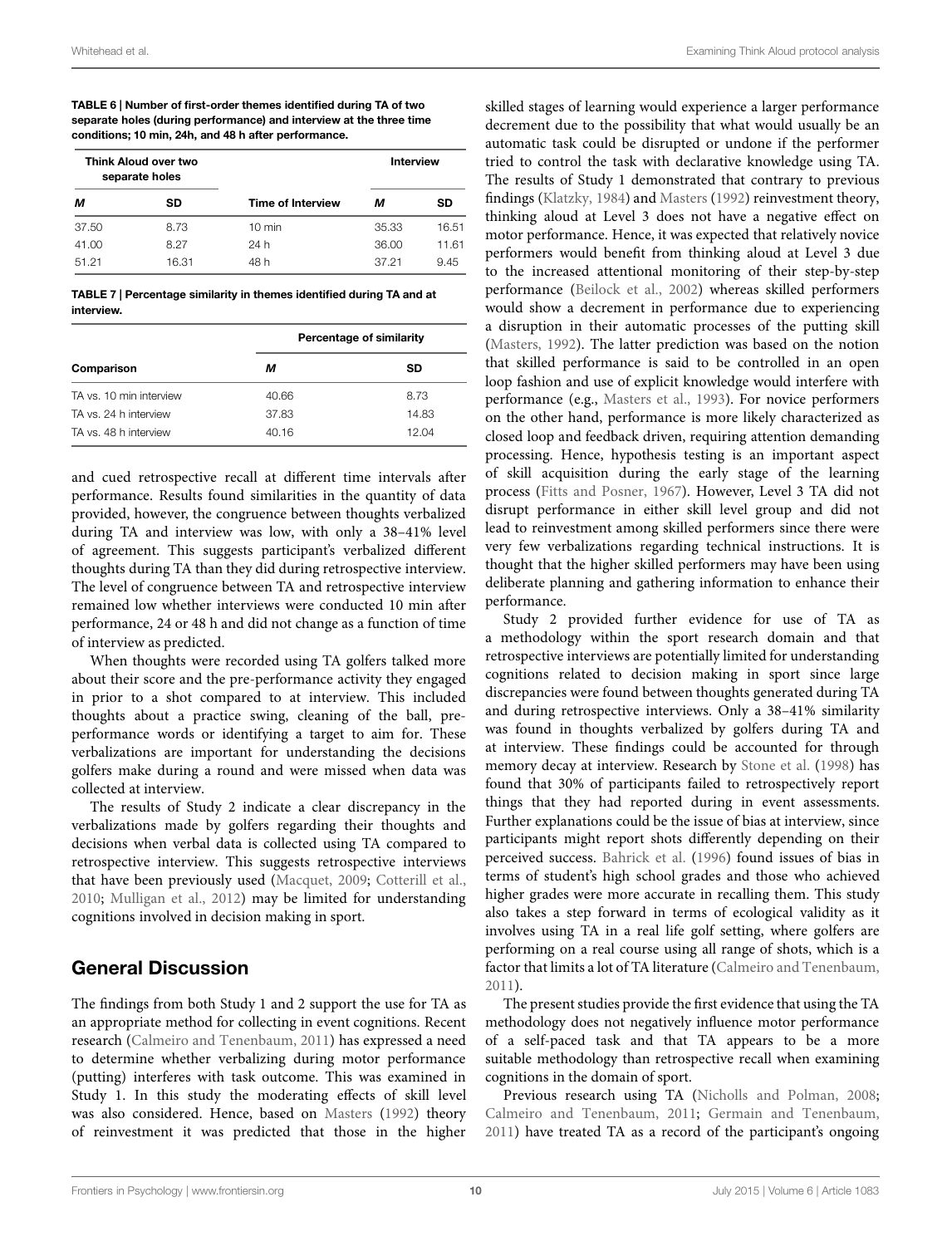decision making process, and they believe that the information verbalized represents a portion of the information currently being attended to [\(Ericsson and Simon](#page-12-13), [1980\)](#page-12-13). However, it is important to acknowledge that we cannot be 100% certain that everything being verbalized is what is actually being thought at the time. Furthermore, some cognitive processes are not conscious and an individual cannot access what happens to the decision making process outside of awareness. Unconscious processes are not possible to verbalize and the mechanisms that mediate the process of unconscious processing are still widely discussed in cognitive psychology [\(Nisbett and Wilson](#page-12-23), [1977;](#page-12-23) [Dehaene et al.](#page-11-15), [1998](#page-11-15); [Elsner et al.](#page-11-16)[,](#page-12-23) [2008](#page-11-16)[\). For example,](#page-12-23) Nisbett and Wilson [\(1977](#page-12-23)) highlighted how an individual's ability to provide valid reports of cognitive processes could prove difficult. [Nisbett and Wilson](#page-12-23) [\(1977\)](#page-12-23) argue that there are limits to what can be accessed consciously. Instead participants may give implicit theories about their thought process. If a performer does not have direct verbal access to their control process, especially if they are automatic, it may lead to a performer reporting cues that they expect or have been told are important. As such, golfers might report what they think they should do rather what they actually do. Problems associated with Level 2 TA is that there is no independent means of assessing their completeness [\(Wilson,](#page-12-24) [1994](#page-12-24)) as under some circumstances because some cognitive processes are not part of focused attention, or appear in a form that is not easily verbalizable [\(Ericsson and Simon](#page-12-0), [1993](#page-12-0)). Therefore, Level 2 TA verbalisation may not provide enough detail of the thought processes involved in decision making during golf performance.

[Ball et al.](#page-11-17) [\(2015\)](#page-11-17) highlighted the disruptive effect that can occur through verbally reporting as verbal-overshadowing occurs

# References

- <span id="page-11-3"></span>Aitken, L. M., and Mardegan, K. J. (2000). "Thinking aloud": data collection in the natural setting. *West. J. Nurs. Res.* 22, 844–853.
- <span id="page-11-7"></span>Anderson, J. R. (1982). Acquisition of cognitive skill. *Psychol. Rev.* 89, 369–406. doi: 10.1037/0033-295X.89.4.369
- <span id="page-11-12"></span>Anderson, J. R. (1983). *The Architecture of Cognition*. Cambridge, MA: Harvard University Press.
- <span id="page-11-13"></span>Anderson, J. R. (1987). Skill acquisition: compilation of weak method problem solutions. *Psychol. Rev.* 94, 192–210. doi: 10.1037/0033-295X.94. 2.192
- <span id="page-11-11"></span>Bahrick, H. P., Hall, L. K., and Berger, S. A. (1996). Accuracy and distortion in memory for high school grades. *Psychol. Sci.* 7, 265–271. doi: 10.1111/j.1467- 9280.1996.tb00372.x
- <span id="page-11-17"></span>Ball, L. J., Marsh, J. E., Litchfield, D., Cook, R. L., and Booth, N. (2015). When distraction helps: evidence that concurrent articulation and irrelevant speech can facilitate insight problem solving. *Think. Reason.* 21, 76–96. doi: 10.1080/13546783.2014.934399
- <span id="page-11-8"></span>Beilock, S. L., and Carr, T. H. (2001). On the fragility of skilled performance: what governs choking under pressure? *J. Exp. Psychol. Gen.* 130, 701–725. doi: 10.1037/0096-3445.130.4.701
- <span id="page-11-9"></span>Beilock, S. L., Wierenga, S. A., and Carr, T. H. (2002). Expertise, attention, and memory in sensorimotor skill execution: impact of novel task constraints on dual-task performance and episodic memory. *Q. J. Exp. Psychol.* 55A, 1211–1240. doi: 10.1080/02724980244000170
- <span id="page-11-10"></span>Brown, G. W., and Harris, T. (1978). *The Social Origins of Depression: A Study of Psychiatric Disorder in Women*. New York, NY: Free Press.

as the formation of a verbally biased memory representation that overshadows original visual memory. It is argued that by asking participants to explain and describe their thoughts, as is required in Level 3 verbalization, this may result in reactive effects on task process that can influence the performance of a task. However, [Ball et al.](#page-11-17) [\(2015](#page-11-17)) research focused on an insight problem solving task, whereas golf involves more simplistic reasoning regarding shot selection. As such the nature of a task should be considered in future research that examines the influence of TA on task performance.

## Conclusion

Collective findings suggest TA does not influence motor performance and is a valuable method for recording cognitive processes of individuals during task performance. Findings revealed that Level 2 TA is different from Level 3 TA with Level 3 providing richer information in both the quantity and quality of the information. However, this appears to be moderated by the skill level of participants. Furthermore, TA provides richer verbal data regarding decisions than cued retrospective recall. Future research should use TA from a theoretical perspective to examine in-event cognition in self-paced sporting tasks such as golf. Future studies might examine skill level differences in cognition for golfers playing a full round of golf on a real course, and examine the influence of competitive stress on cognition. This would advance understanding of in event cognition in sport, since much of the research examining cognitive processes in sport is conducted in contrived laboratory environments or using retrospective methods.

- <span id="page-11-6"></span>Calmeiro, L., and Tenenbaum, G. (2011). Concurrent verbal protocol analysis in sport: illustration of thought process during a golf-putting task. *J. Clin. Sport Psychol.* 5, 223–236.
- <span id="page-11-5"></span>Calmeiro, L., Tenenbaum, G., and Eccles, D. W. (2010). Event-sequence analysis of appraisals and coping during trapshooting performance. *J. Appl. Sport Psychol.* 22, 392–407. doi: 10.1080/10413200.2010.495325
- <span id="page-11-4"></span>Cook, J. L. (2006). College students and algebra story problems: strategies for identifying relevant information. *Read. Psychol.* 27, 95–125. doi: 10.1080/02702710600640198
- <span id="page-11-14"></span>Cotterill, S. T., Sanders, R., and Collins, D. (2010). Developing effective preperformance routines in golf: why don't we ask the golfer?*J. Appl. Sport Psychol.* 22, 51–64. doi: 10.1080/10413200903403216
- <span id="page-11-15"></span>Dehaene, S., Naccache, L., Le Clec'H, G., Koechlin, E., Mueller, M., Dehaene-Lambertz, G., et al. (1998). Imaging unconscious semantic priming. *Nature* 395, 597–600. doi: 10.1038/26967
- <span id="page-11-0"></span>Eccles, D. W. (2012). "Verbal reports of cognitive processes," in *Measurement in Sport and Exercise Psychology*, eds G. Tenenbaum, R. C. Eklund, and A. Kamata (Champaign, IL: Human Kinetics), 103–117.
- <span id="page-11-16"></span>Elsner, K., Kunde, W., and Kiesel, A. (2008). Limited transfer of subliminal response priming to novel stimulus orientations and identities. *Conscious. Cogn.* 17, 657–671. doi: 10.1016/j.concog.2007.06.007
- <span id="page-11-1"></span>Ericsson, K. A. (2004). Deliberate practice and the acquisition and maintenance of expert performance in medicine and related domains. *Acad. Med.* 79(10 Suppl), S70–S81. doi: 10.1097/00001888-200410001-00022
- <span id="page-11-2"></span>Ericsson, K. A. (2007). An expert-performance perspective of research on medical expertise: the study of clinical performance. *Med. Educ.* 41, 1124–1130. doi: 10.1111/j.1365-2923.2007.02946.x